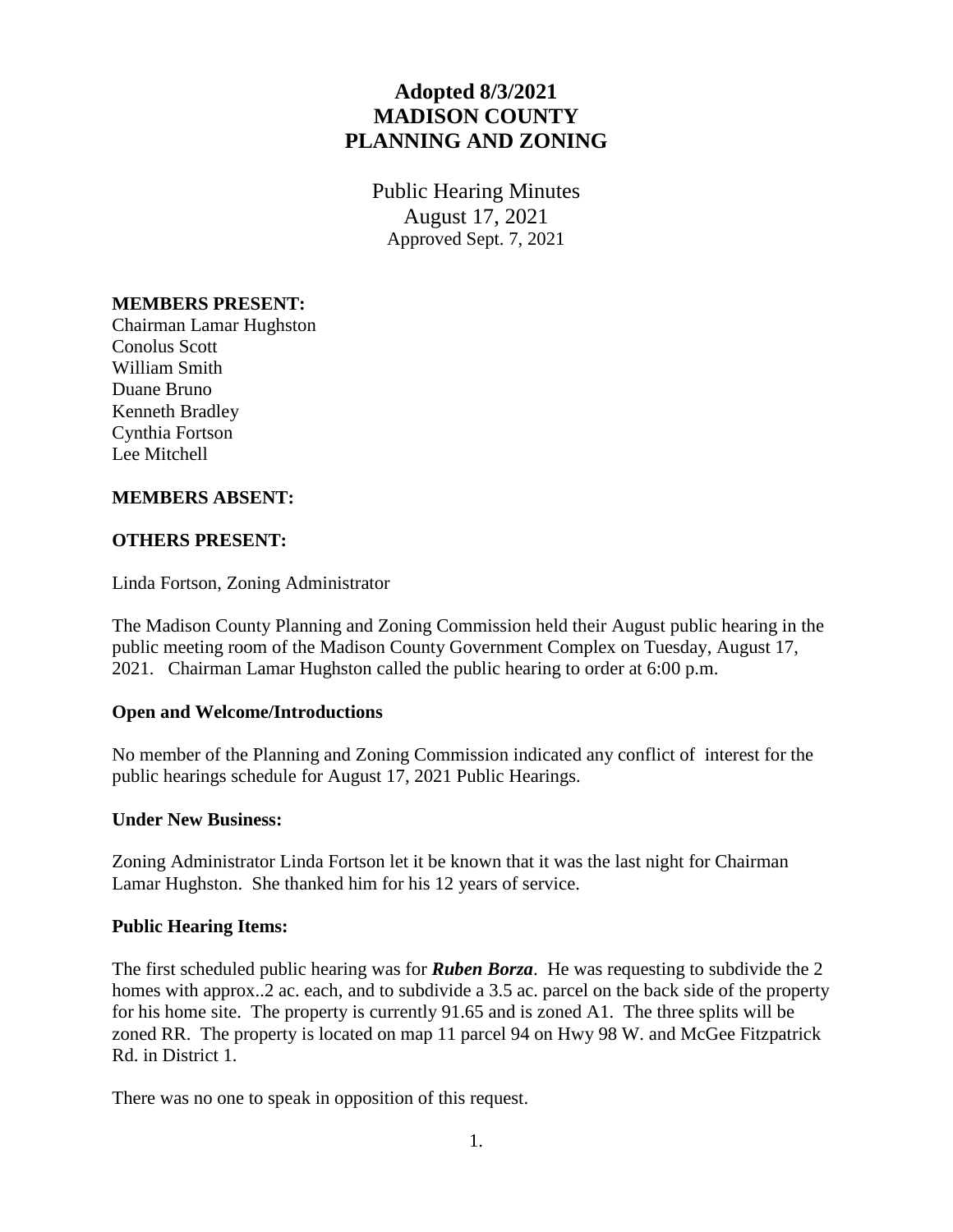Duane Bruno made a motion to approve. Lee Mitchell seconded the motion.

The floor was opened for discussion.

The discussion was closed, and a vote was taken.

The vote was 7 to 0 to approve.

The vote was; Lamar Hughston –yes Conolus Scott - yes William Smith – yes Duane Bruno - yes Kenneth Bradley – yes Cynthia Fortson – yes Lee Mitchell -yes

The second scheduled public hearing was for *Shane Duncan Est.*. His father Bobby Duncan was requesting to rezone 3.745 ac.and the existing home from A1 to RR to sell. The remaining property will be combined with his adjoining property. The property is located on map 88 parcel 70-A on Rousey Duncan Rd. in District 4.

There was no one to speak in opposition of this request.

Conolus Scott made a motion to approve. Duane Bruno seconded the motion.

The floor was opened for discussion.

The discussion was closed and a vote was taken.

The vote was 7 to 0 to approve.

The vote was; Lamar Hughston –yes Conolus Scott - yes William Smith – yes Duane Bruno - yes Kenneth Bradley – yes Cynthia Fortson – yes Lee Mitchell - yes

The third scheduled hearing was for to Zoning Amendments. These amendments were taken up as one vote. The amendments were as follows;